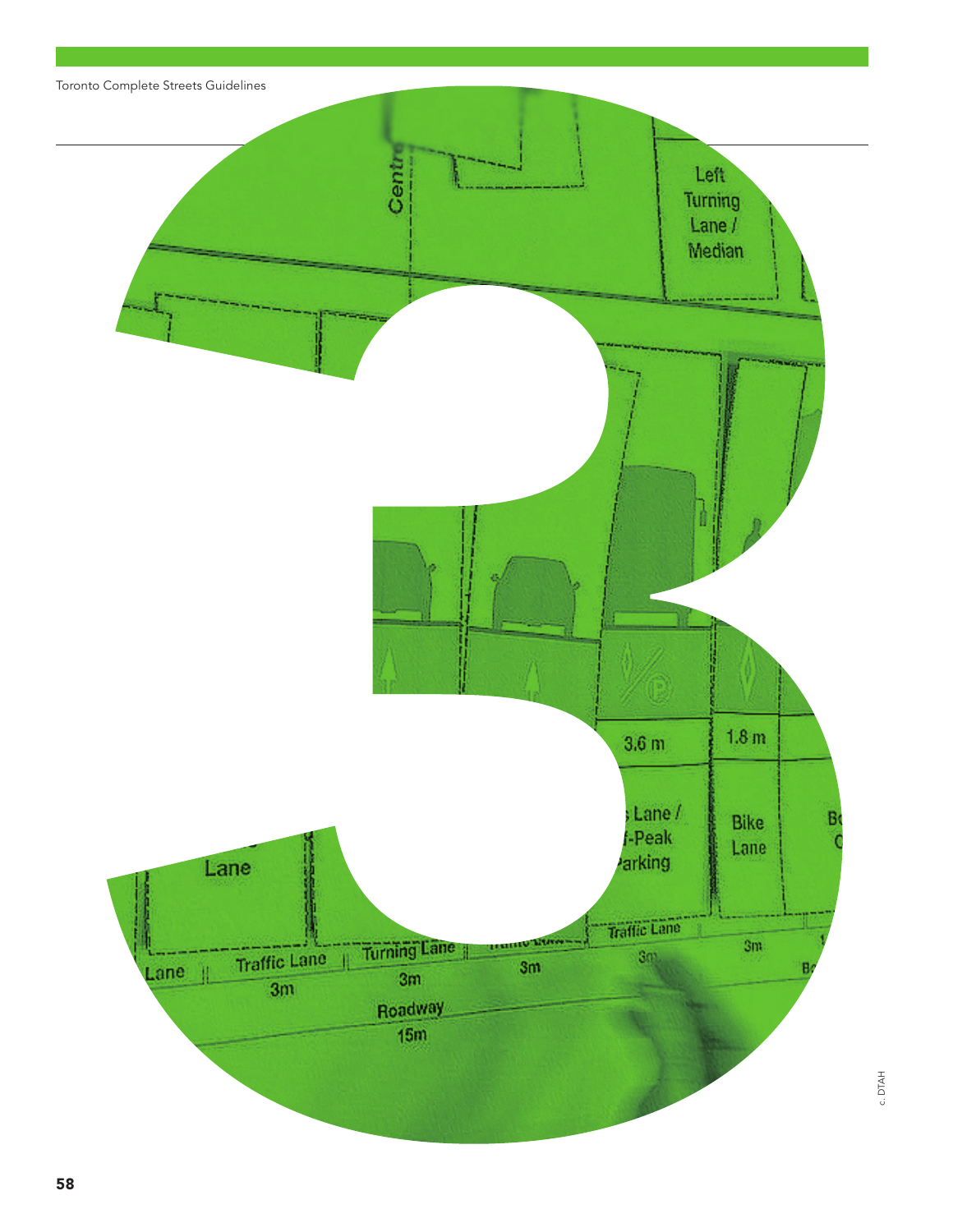- 60 3.1 Steps to Street Design
- 70 3.2 Performance Measurement
- 71 3.3 Exceptions

Chapter 3 describes the five general steps in the street design process. Not all projects follow these steps, as the number of steps and time spent on each one often depend on the type, scale, scope and resources of a project.

Making decisions about street design is a collaborative process with many different voices at the table, including City staff, stakeholders, and members of the public. It is important to identify these voices early on and involve them throughout the process. It is also important to document key decisions to ensure the rationale and design process are transparent and defensible.

# 3.0 STEPS TO STREET DESIGN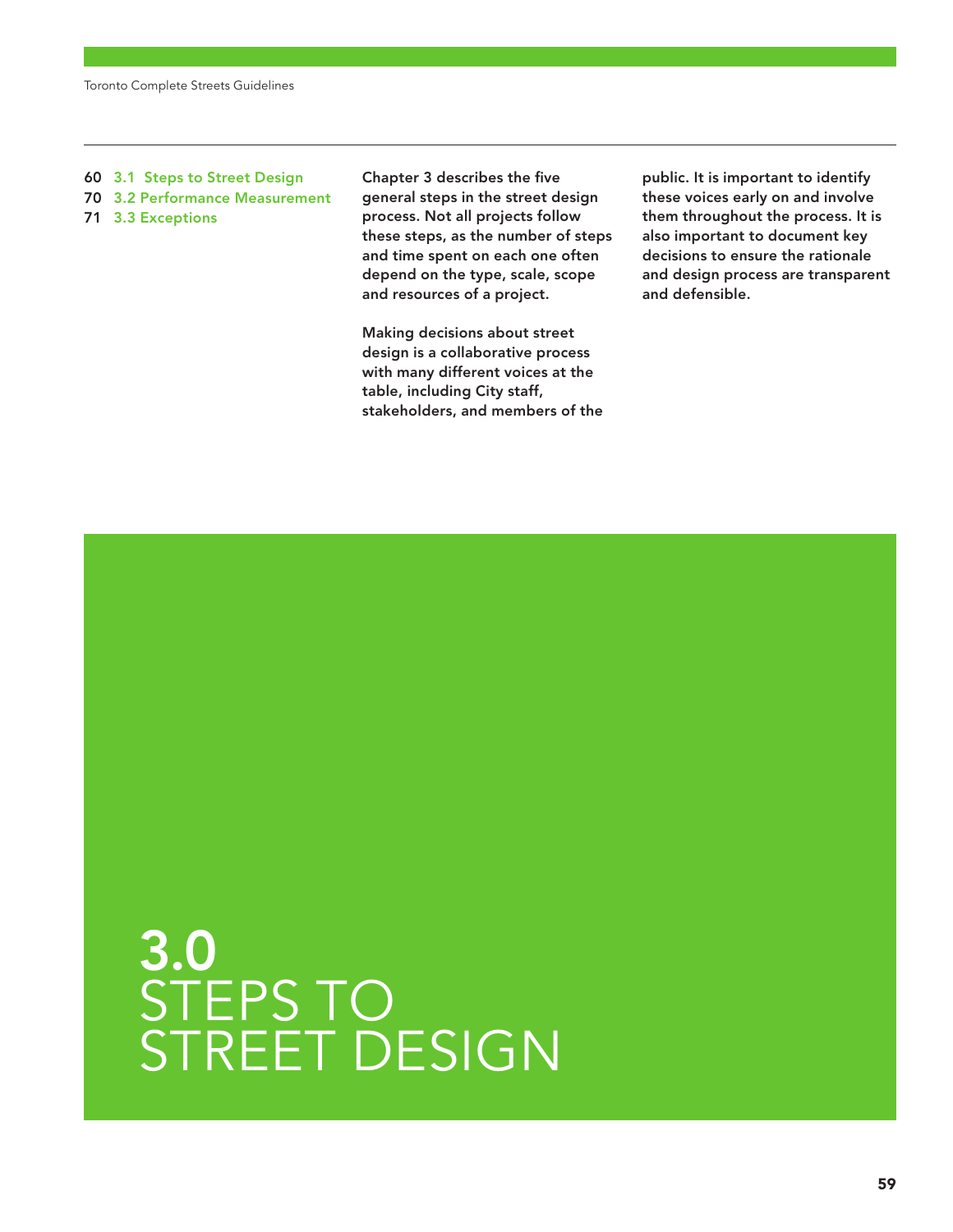Toronto Complete Streets Guidelines 3.1

Steps to Street Design Steps to Street Design

## **3.1** STEPS TO STREET DESIGN<br>The five general steps to street design are illustr

The five general steps to street design are illustrated in Figure 3-1 and described in more detail on the following pages. This process is best suited to large projects such as major reconstructions and Environmental Assessment studies, but adaptable to many different project types.

- Step 1: Identify Context & Street Type
- Step 2: Establish Design Priorities & Objectives
- Step 3: Develop Decision-Making Framework & Metrics
- Step 4: Assemble, Evaluate, Refine & Repeat
- Step 5: Finalize Design & Document

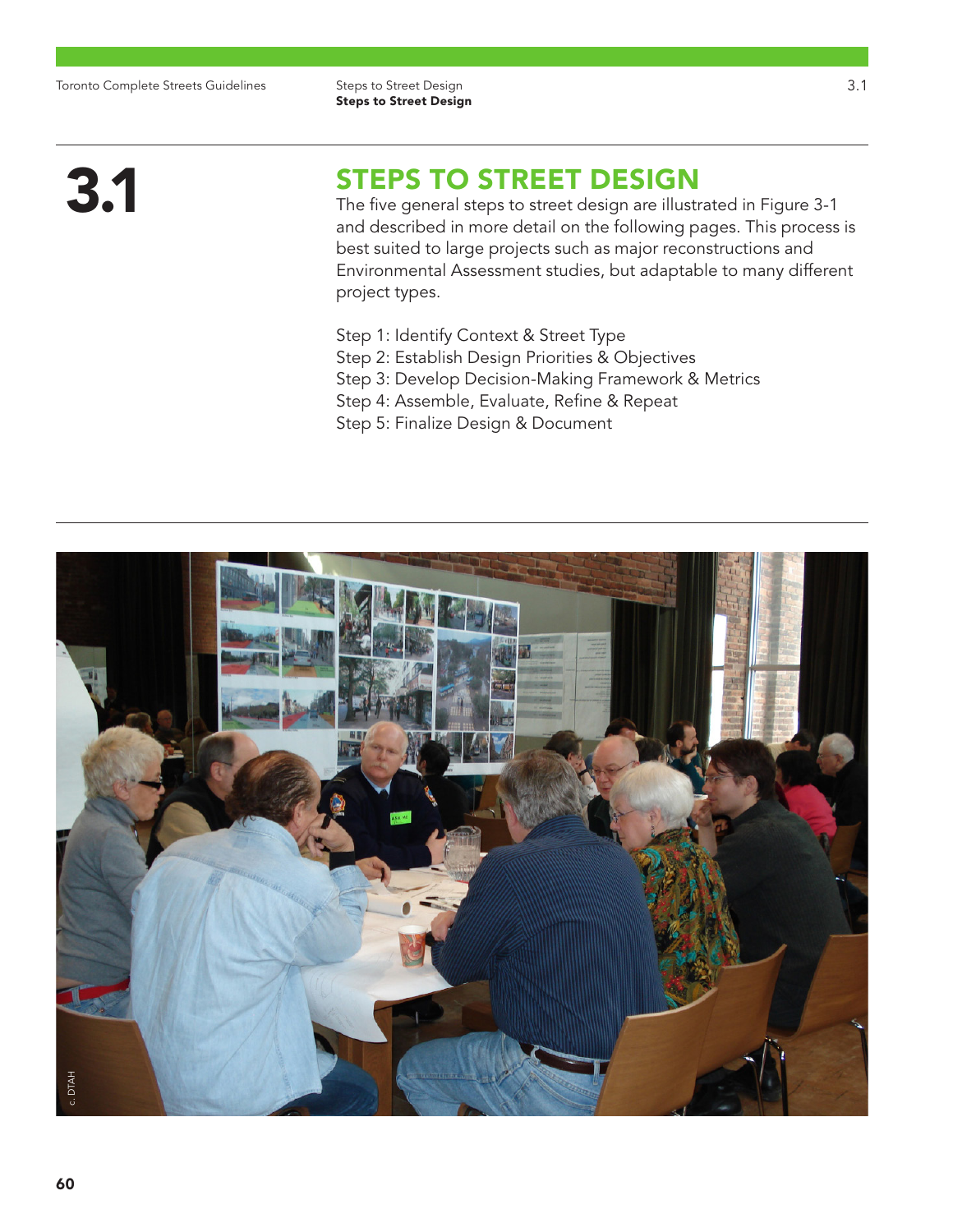

#### COLLABORATION WITH CITY STAFF, STAKEHOLDERS AND PUBLIC

#### Transportation Services

- Beautiful Streets, Pedestrian Projects, and Street Furniture
- Cycling Infrastructure & Programs
- Traffic Operations
- Traffic Safety
- Traffic Signals (installation & maintenance)
- Traffic Planning & Right-of-Way Management
- Infrastructure Asset Management & Programming
- Road Operations

#### Toronto Transit Commission

• Strategy & Service Planning

#### Emergency Access – Divisions

- Fire Services, Paramedic Services and Police
- Operational Access Divisions
- Waste Management
- Parks

#### Figure 3-1: Steps to Street Design

#### City Planning

- Community Planning
- Transportation Planning
- Urban Design
- Heritage
- Environment

#### Parks, Forestry & Recreation

• Urban Forestry

#### Economic Development & Culture

- BIA Office
- Film Office

#### Municipal Licensing & Standards

• Business Licensing & Regulatory Services

#### **Utilities**

• E.g., Toronto Hydro, Toronto Water, others including Major Capital Infrastructure Coordination

### Councillors and their staff Local residents, businesses, and institutions (schools, hospitals, seniors facilities, business improvement areas, etc.)

### Community organizations, advocacy groups and other industries

- Pedestrians and transit riders
- Disabilities groups (e.g., for vision, mobility, hearing and cognitive)
- Cycling groups
- Drivers, motorcyclists, and goods deliveries (e.g., couriers and logistics)
- Parks, conservation authorities, environmental groups
- Arts, cultural groups, and film industry
- Taxi, car-sharing, and tourism
- Developers and property managers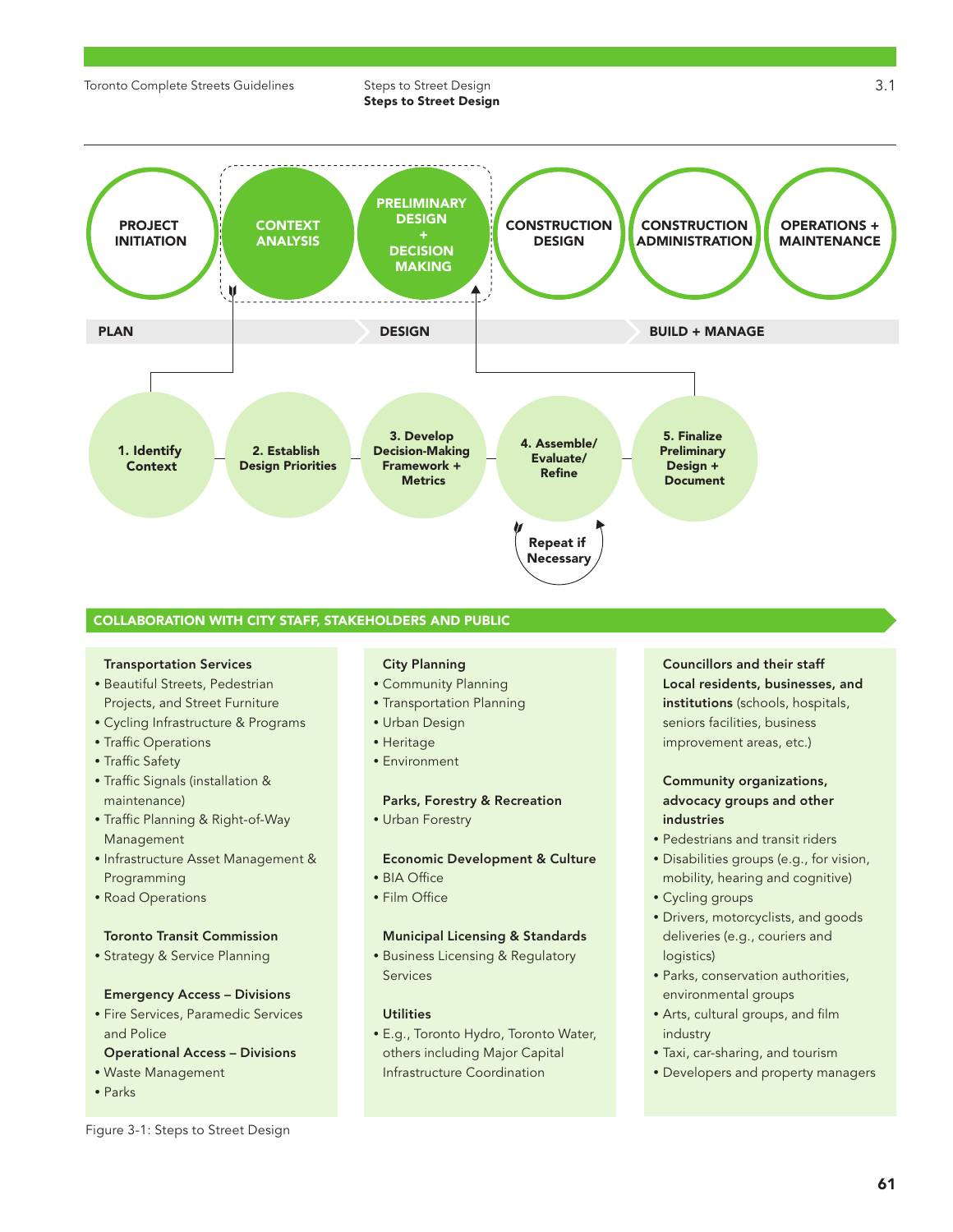Steps to Street Design Step 1: Identify Context & Street Type

**3.1.1** STEP 1: IDENTIFY CONTEXT & STREET TYPE<br>Understanding the variety of roles and relationships<br>its surrounding context is a critical step in the street Understanding the variety of roles and relationships of a street with its surrounding context is a critical step in the street design process.

> Using the approach outlined in Chapter 2, undertake a comprehensive review of available information to create a thorough and holistic understanding of the different aspects of a street's context. When gathering and reviewing policies, plans, and other data, also identify strategies to address significant information gaps or deficiencies. Using the analysis of information gathered, select one of the Street Types outlined in Chapter 2 as a starting point for setting design priorities and objectives.



Figure 3- 2: Many factors inform the understanding and identification of street types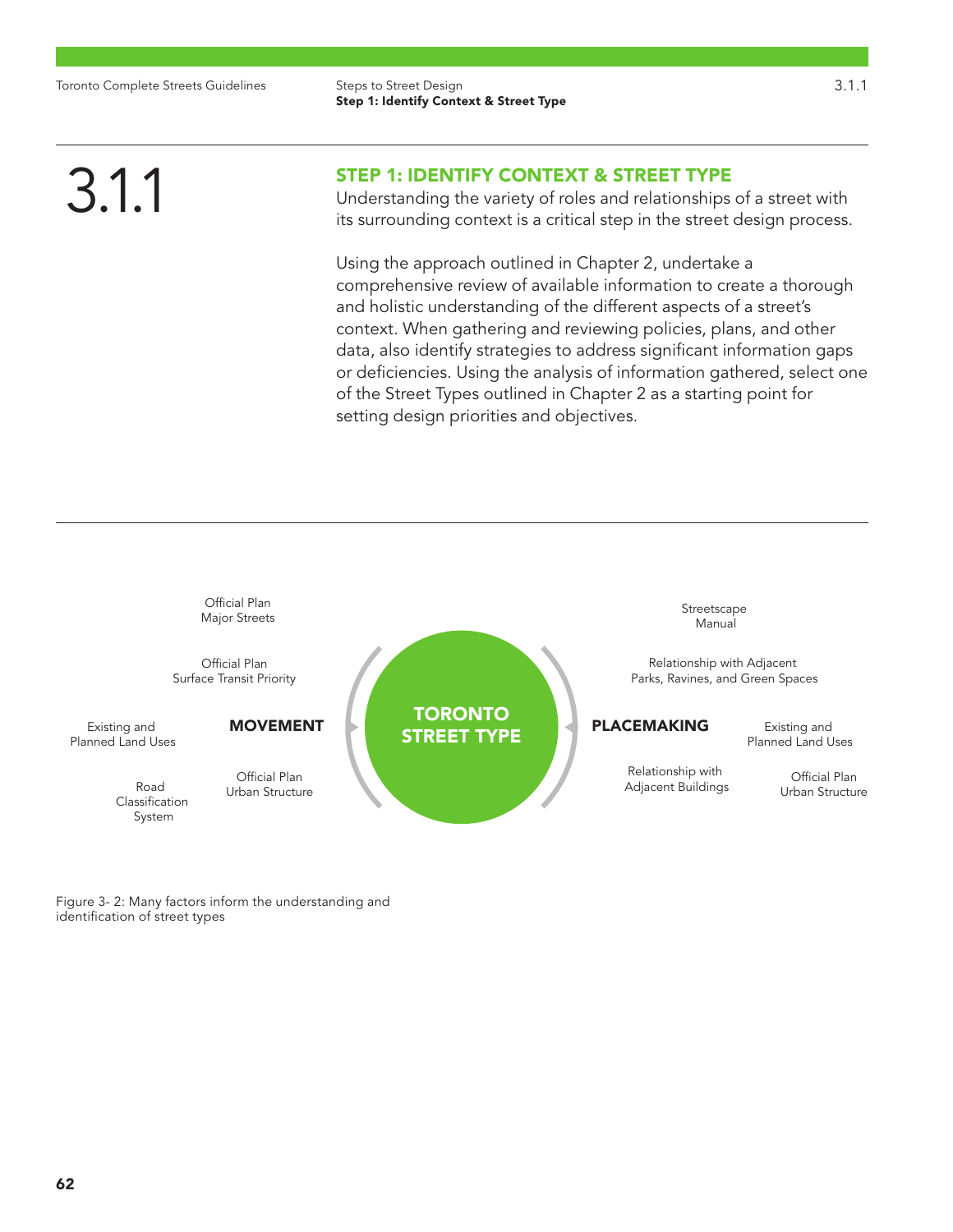#### STEP 1: CHECKLISTS

#### Identify the street's "placemaking" context:

- □ Consult Official Plan policies and maps (eg, urban structure, land use designations, secondary plans or other area plans, heritage conservation plans, etc)
- □ Consult public realm and streetscape policies (e.g, Streetscape Manual, Vibrant Streets Guidelines, urban design guidelines, etc)
- □ Consult the Green Streets Technical Guidelines including policies, maps and the Low-Impact Design feature selection tool (eg, planting conditions, stormwater plans, tree canopy, etc). Identify grades, drainage, stormwater flow, catch basin locations, etc.)
- $\Box$  Is the street located in a Business Improvement Area (BIA) and are there streetscape or master plans?
- $\Box$  What are the street's trip generators and destinations, e.g., schools, institutions, parks, etc.?
- $\Box$  Identify the past, present and future characteristics of the place and users of the street (e.g, cultural heritage, social history and new development).
- $\Box$  Research and identify any encroachment or easement agreements on the street segment.

#### Identify the street's "movement" context:

- □ Consult Official Plan policies, network plans and maps (e.g, rapid transit network, surface transit priority network, planned right-of-way widths, etc)
- $\Box$  Align with the City's pedestrianrelated policies and obtain data, (e.g. existing and future volumes, trip generators, safety heat maps, walking conditions, OTM Book 15, etc.).
- □ Consult the Cycling Network Plan, OTM Book 18, and obtain data, e.g, existing and future volumes, trip generators, and safety conditions.
- $\Box$  Collect and review data (e.g. collisions, existing and future volumes, truck volumes, speed, and travel times)
- $\Box$  Identify curbside and operational uses (e.g. parking (on- and offstreet supply), deliveries, taxi stands, food trucks, bike parking, Bike Share stations, snow storage, etc).
- □ Review multimodal demand and connectivity. Consult Road Classification System.
- $\Box$  Identify existing street right-ofway widths and allocation of space.

#### Identify profile of street users:

- □ Conduct site assessments and gather observational data
- $\Box$  What are the current and future demographics (e.g. seniors)? Who uses the street? Consider people of all ages, abilities and genders, and universal design.
- $\Box$  Identify activities and any permit holders (e.g, cafés, marketing displays, street vendors, food trucks, boulevard parking, filming, etc.).
- $\Box$  Consider all times of the day, different days of the week, and times of the year (all seasons)
- □ Consider anticipated routes for different users, and their desire lines (typical paths and destinations)
- □ Consider emergency services, operations and maintenance, and utilities (year-round, all times of day)
- $\Box$  Consider utilities and their location and placement, both above and below ground
- □ What consultation (e.g., public and stakeholder input and feedback) has been conducted on the above roles and users of the street, and the potential street type(s) that contribute to the street project's objectives?
- $\Box$  Identify potential funders and maintenance partners.

#### Identify street type(s):

 $\Box$  Which street type(s) are most similar to the aspirational role of the street (i.e., vision and goals)?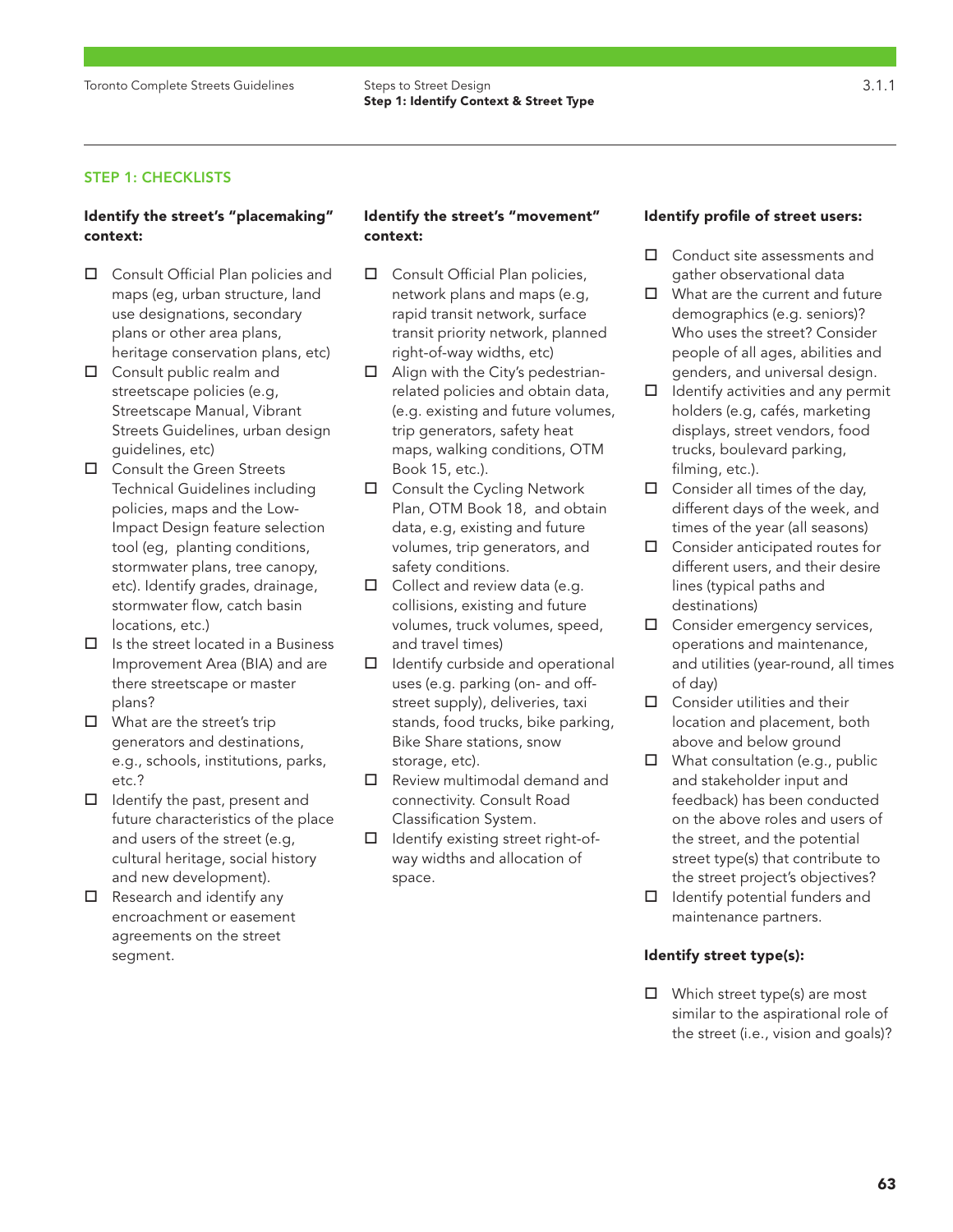**3.1.2** STEP 2: ESTABLISH DESIGN PRIORITIES & OBJECTIVES<br>Develop the design priorities and objectives through a collabora<br>process—agreed upon as much as possible by the parties involv Develop the design priorities and objectives through a collaborative process—agreed upon as much as possible by the parties involved, and reviewed later in the process to evaluate how they are being met. They should align with the City's Official Plan and other city policies, as well as the complete streets vision, goals, and guidance outlined in this document. In some cases, previous policy or guidance (such as Secondary Plan, EA Terms of Reference, BIA Public Realm Plan, etc) may exist to inform design objectives for a street or area.

> Design priorities and objectives should reflect the most recent context information developed through Step 1. On larger projects, review and revise objectives as the design proceeds, with changes and decisions documented for transparency.

#### STEP 2: CHECKLISTS

Confirm that project objectives align with the City's policies and plans and bylaws:

- □ Alignment with Official Plan's city-building vision and goals
- Alignment with Toronto's Complete Streets vision, goals, and design guidance
- □ Align with network plans and local area studies or plans that exist or are underway
- □ Consult appropriate bylaws in Toronto Municipal Code (e.g., streets and sidewalks, street vending, etc.)

### Confirm that the project objectives are informed by design objectives for the selected Street Type in Step 2:

- $\square$  Design objectives for moving pedestrians, cyclists, transit, and motorized vehicles
- $\Box$  Design objectives for placemaking, green infrastructure, and users of the street

 $\Box$  Compare project objectives with the street type(s) design objectives

### Confirm that project objectives have received input and feedback through consultation and engagement:

- $\Box$  Internal consultations of key stakeholders (all relevant Divisions, Agencies, Commissions and units) have informed the project's objectives (think of all modes and users)
- $\Box$  External consultations with key stakeholders have informed the project's objectives (think of all modes and users)

### What are the funding sources for the project?

 $\Box$  Internal and external discussions on funding capital, operations and maintenance.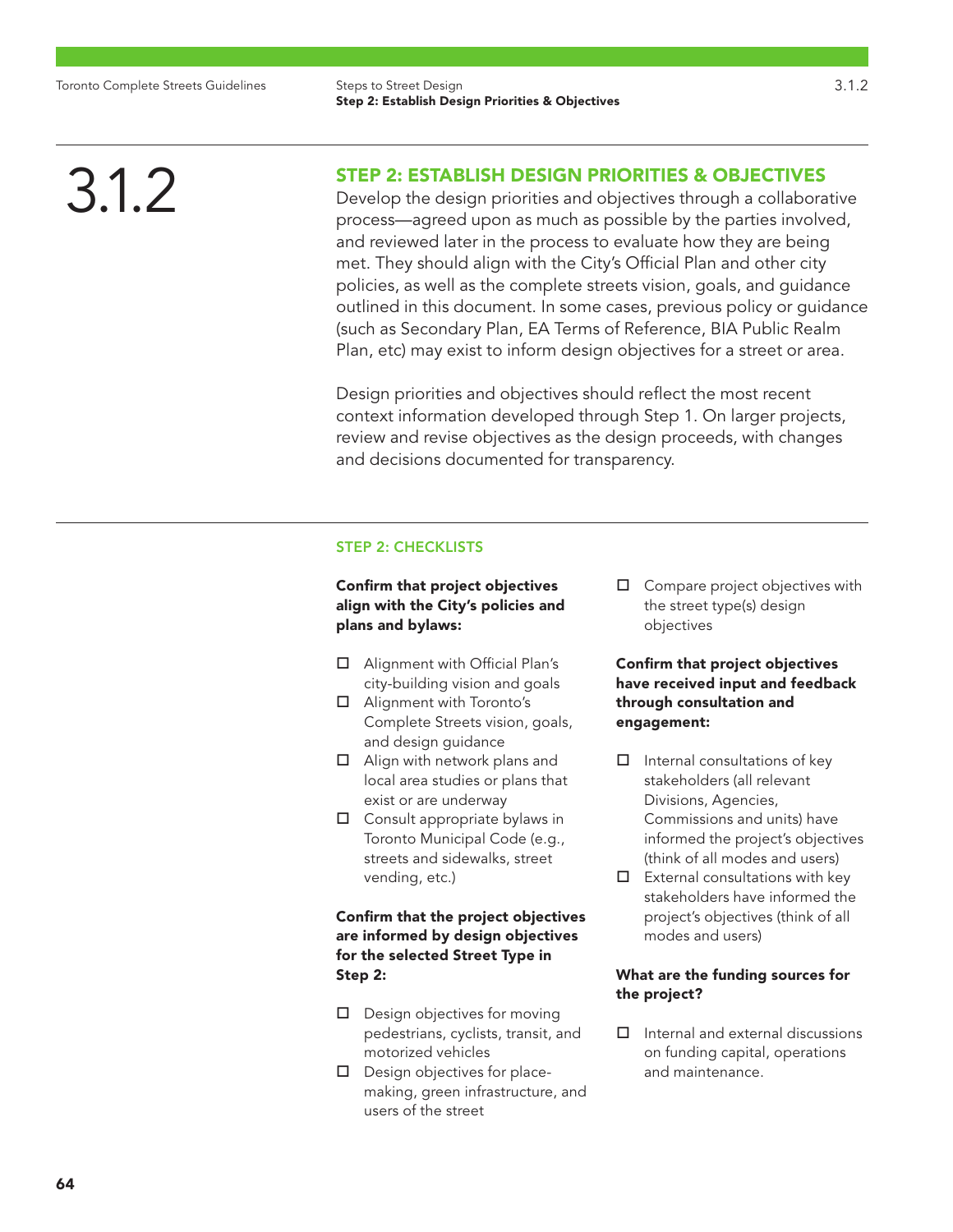## 3.1.3 STEP 3: DEVELOP DECISION-MAKING<br>An evidence-based decision-making framework and a set of metrics FRAMEWORK & METRICS

are essential to evaluate street design options and make difficult choices and trade-offs. Organize the decision-making framework and metrics according to the design priorities and objectives established in Step 2. Develop both qualitative and quantitative metrics for each of the priorities or objectives to assess how they can be achieved.

Involve a variety of interdisciplinary professionals to provide specific advice in their area of expertise. Consultation and stakeholder engagement will also help inform the decision-making framework. Collect "before" and "after" data to provide a baseline set of metrics to track and monitor impacts and progress over time. It is important to document how decisions are being made.

#### STEP 3: CHECKLISTS

#### Establish an evidence-based decision-making framework:

- $\Box$  Review the decision-making framework template (Figures 3-2a and 3-2b)
- $\Box$  Incorporate priorities and objectives resulting from Step 2 into the framework
- □ Conduct internal and external stakeholder consultation for input on the framework
- $\Box$  Identify qualitative and quantitative measures for the evaluation criteria
- $\Box$  Collect any data required to produce the qualitative and quantitative analysis including consulting multidisciplinary and subject matter experts for advice. Ideally, "before" data is collected at this stage to provide a baseline against which "after" data can be compared once the project has been completed to track impacts over time.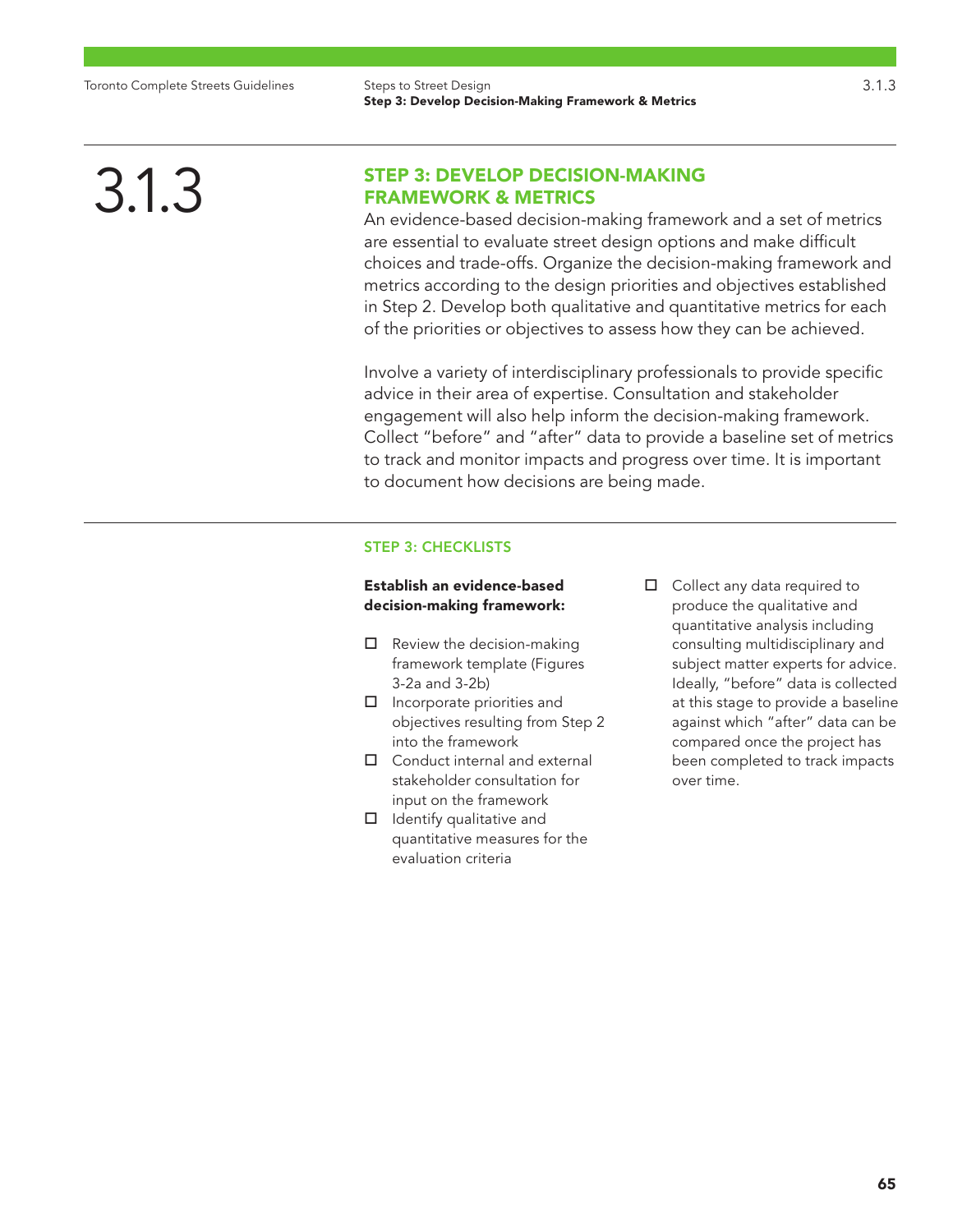Steps to Street Design Step 3: Develop Decision-Making Framework & Metrics

| <b>TEMPLATE FOR DEVELOPING</b><br><b>DECISION MAKING FRAMEWORK</b> | <b>STREETS FOR</b><br><b>PEOPLE</b>                                                   | <b>STREETS FOR</b><br><b>PLACEMAKING</b>                           | <b>STREETS FOR</b><br><b>PROSPERITY</b>                                                                                                                             |
|--------------------------------------------------------------------|---------------------------------------------------------------------------------------|--------------------------------------------------------------------|---------------------------------------------------------------------------------------------------------------------------------------------------------------------|
|                                                                    | <b>Improve Safety and</b><br><b>Accessiblity</b>                                      | <b>Create Beautiful and</b><br>Vibrant Public Space                | <b>Support Economic Vitality</b>                                                                                                                                    |
|                                                                    | <b>Shorter Crossing Distance</b><br>at Intersections                                  | <b>Wide Pedestrian Clearway</b><br>and Furnishing/Planting<br>Zone | Adequate On- and<br>Off-Street Parking and<br><b>Loading; Wider Sidewalks</b><br>and Setbacks for Outdoor<br>Cafes                                                  |
| Priority and/or Objective(s): ___________                          | <b>Give People Choices and</b><br><b>Connected Networks</b>                           | <b>Respond to</b><br><b>Local Area Context</b>                     | <b>Enhance Social Equity</b>                                                                                                                                        |
|                                                                    | Length (km) of Missing<br>Links for Pedestrians and<br><b>Cyclists</b>                | Alignment with Area and<br><b>Community Plans</b>                  | <b>Increased Transit Access</b><br>(5-10 Minute Walk) to<br>Low-Income Households;<br><b>Expanded Bicycle</b><br><b>Network to Transit</b><br><b>Stops/Stations</b> |
| Criteria and/or Metric(s): _______________                         | <b>Promote Healthy and</b><br><b>Active Living</b>                                    | <b>Improve Environmental</b><br><b>Sustainability</b>              | <b>Balance Flexibility and</b><br><b>Cost Effectiveness</b>                                                                                                         |
|                                                                    | <b>Safety Features for All</b><br>Road Users (i.e. Rightsize<br>Lanes and Curb Radii) | Number and Type of<br>Green Infrastructure<br>Added                | High, Medium, Low Costs<br>Over The Long Term<br>(for Operations and<br>Maintenance)                                                                                |

Figure 3-2a: Sample Decision Making Framework Template

Figure 3-2b: Sample Criteria and Metrics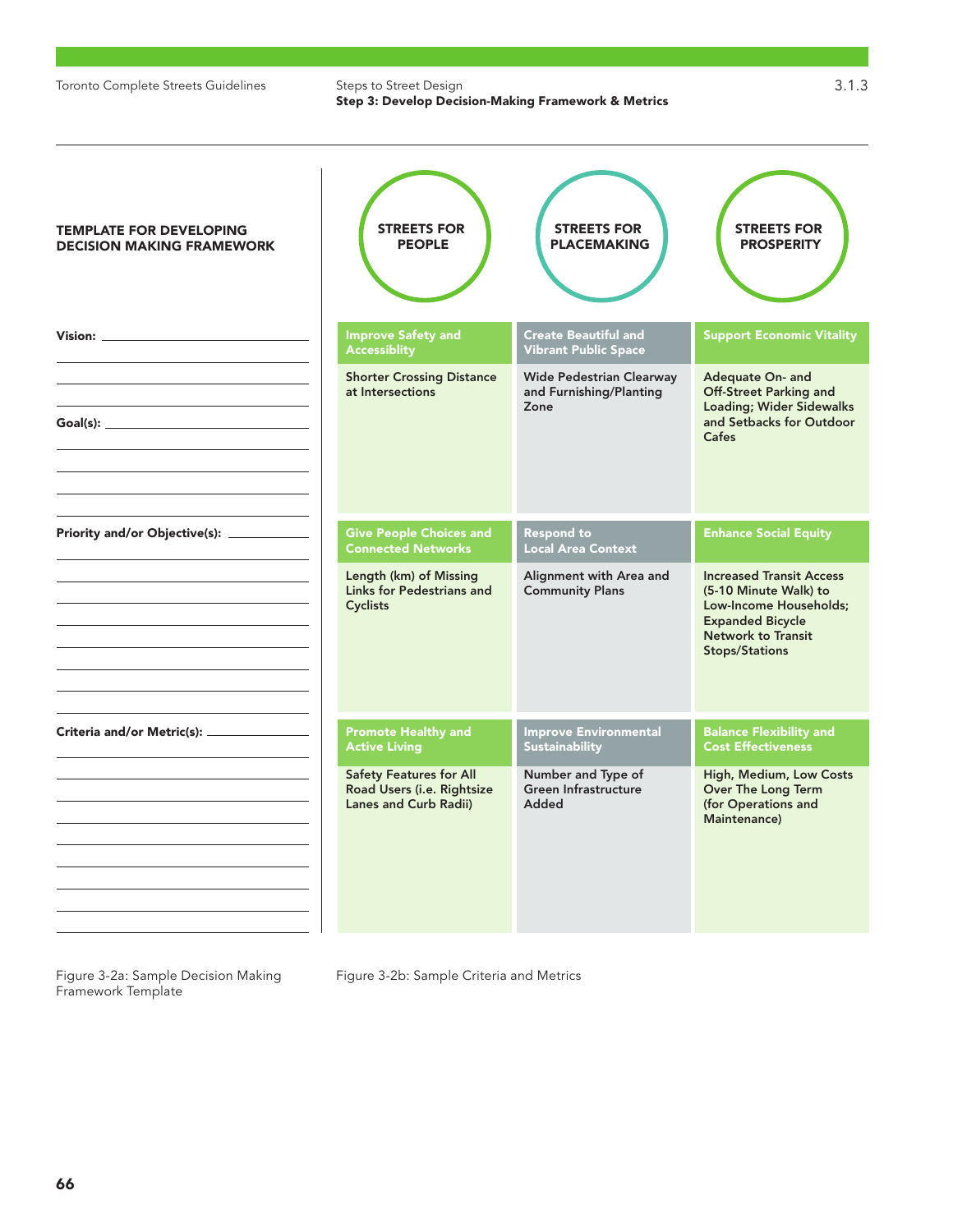STEP 4: ASSEMBLE, EVALUATE, REFINE, & REPEAT<br>Step 4 is an iterative step that is often repeated as trade-offs and<br>choices are made to refine the design of a street. Design choices and Step 4 is an iterative step that is often repeated as trade-offs and trade-offs should be evaluated and refined through internal and external consultation and engagement using the evidence-based decision-making framework from Step 3.

> The amount of iteration will depend on the scale, scope and nature of the street project. For example, a small scale neighbourhood safety and beautification project will likely not involve as many steps or iterations as a major streetscape improvement that encompasses a whole street segment that involves many external stakeholders.

Assemble: Design options should be prepared using schematic drawings of street cross-sections as well as the plan view of an entire block or intersection. The street type(s) and design priorities and objectives should be used as a starting point to select and help prioritize street elements.

Street types may lead to more than one cross-section option for different street segments. Designers may also not be able to achieve all design objectives on a street project due to context-sensitive considerations. For more information on cross-section elements, see Chapters 4 through 9 which provide an overview of some key design objectives for pedestrians, cyclists, transit, green infrastructure, roadways, and intersections.

**Evaluate:** Once the options are developed, they should be evaluated using the evidence-based decisionmaking framework and metrics from Step 3. This evaluation is important because there are often physical space allocation choices that need to be addressed before proceeding to detailed design. Difficult trade-offs may need to be made after being evaluated and documented using an evidence-based approach.

Evaluating using this approach ensures that design priorities and objectives for a project are applied in a context-sensitive manner, and that decisions are explained and documented for how they achieve the overall complete streets vision and goals.

Refine & Repeat: Street design options should be refined through collaboration and creative problemsolving, as well as the use of various design standards and best practices

Repeated refinement is often necessary to better achieve project objectives. This is typically an iterative step that involves multidisciplinary collaboration among key stakeholders, as well as external consultation and engagement with the community and public.

Refinements to the street design should result from a thoughtful and collaborative discussion of trade-offs between competing uses on the street and within the available right of way. This discussion requires all stakeholders to understand the perspectives and needs of others.

This is a critical step that demonstrates transparent and accountable decision making.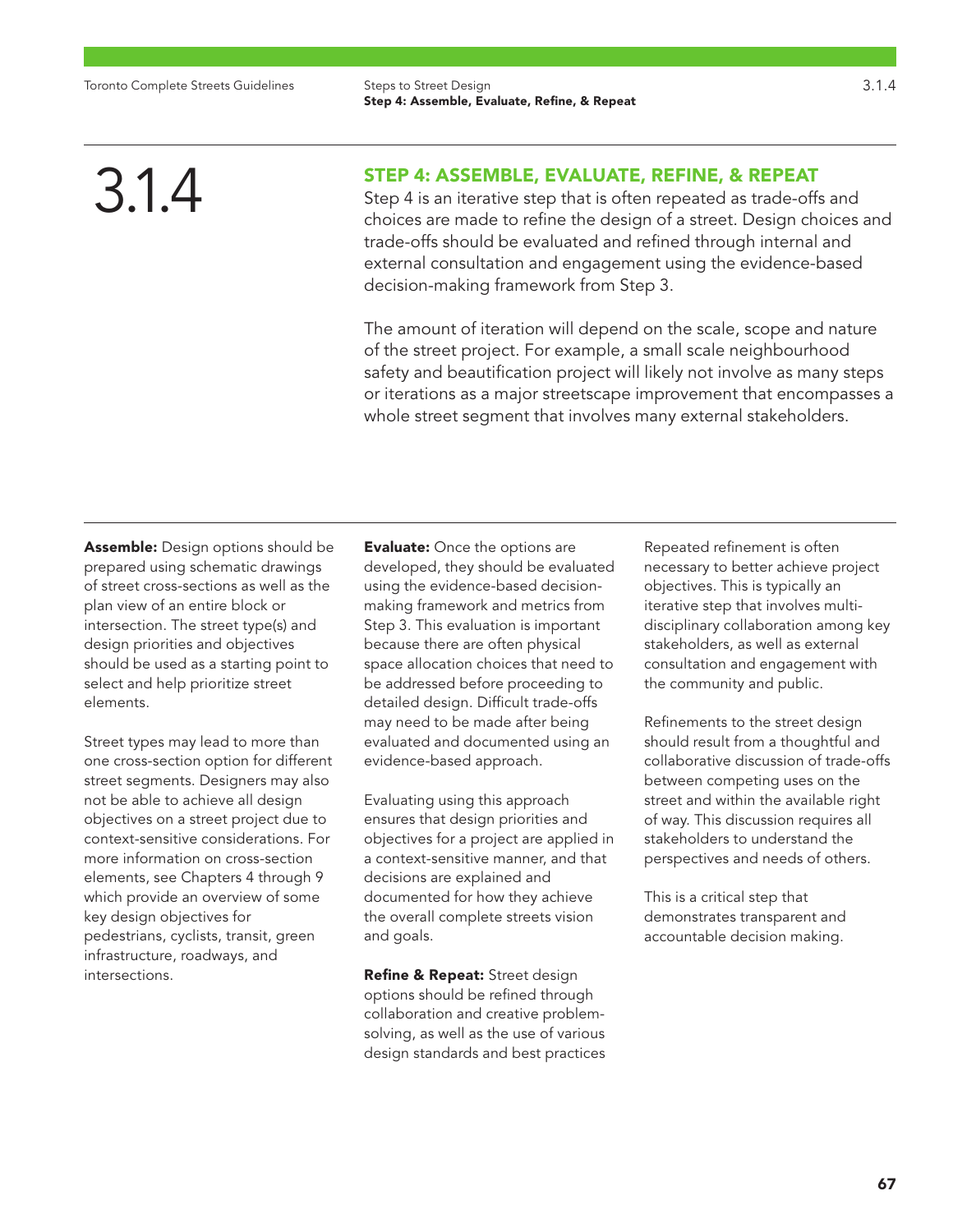#### STEP 4: CHECKLISTS

#### Assemble street cross-section(s):

- $\Box$  Review and apply project design objectives – prioritizing space and attention to design for priorities resulting from Checklists for steps 1, 2 and 3
- $\Box$  Review and apply key design principles and select elements using the Chapters on Pedestrians, Cycling, Transit, Green Infrastructure, Roadways and Intersections
- □ Review and apply additional resources including specific design guidelines, construction standards, and best practices (e.g. City's Lane Width and Curb Radii Engineering Guidelines, On-Street Bikeway Design Guidelines, Green Streets Technical Guidelines, Streetscape Manual, etc.)
- $\Box$  Coordinate designs with other projects in the area (e.g. new buildings or developments), and permitted activities or businesses (e.g, cafés, etc.)
- □ Assemble street cross-sections and plan views using a multidisciplinary, collaborative approach with key stakeholders and produce the schematic drawings

### Evaluate options using the evidence-based decision-making framework from Step 3:

- $\Box$  Review each design option against the framework (developed from Step 3) and document the pros/cons of each option, any trade-offs made in the option, and any qualitative and quantitative measures
- $\Box$  Ensure that all users of the street are taken into account, e.g., a road user risk assessment for the safety of the most vulnerable road users
- □ Collect any data required to produce the qualitative and quantitative analysis of the design options (including consulting interdisciplinary and subject matter experts for advice)
- Conduct internal and external stakeholder consultation for feedback on the evaluation of options including life cycle costs
- $\square$  Document the evaluation using qualitative and quantitative data and analysis and feedback

### Refine street design and repeat Step 4, if necessary:

- $\Box$  Foster collaborative problemsolving among key stakeholders, using a multi-disciplinary approach, to address issues that arise and to refine street design options
- $\Box$  Review and apply additional resources including specific design guidelines, construction standards, and best practices
- $\Box$  Refine and produce the preferred street designs, including schematics and streetscape details
- $\Box$  Consult internal and external key stakeholders, using a multidisciplinary approach to gather input and feedback on their needs
- $\Box$  Document the rationale for any trade-offs made, conflict resolution measures and innovative solutions to design issues including life-cycle costs and obtain agreement and approvals on operations and maintenance (i.e. who will maintain the street elements)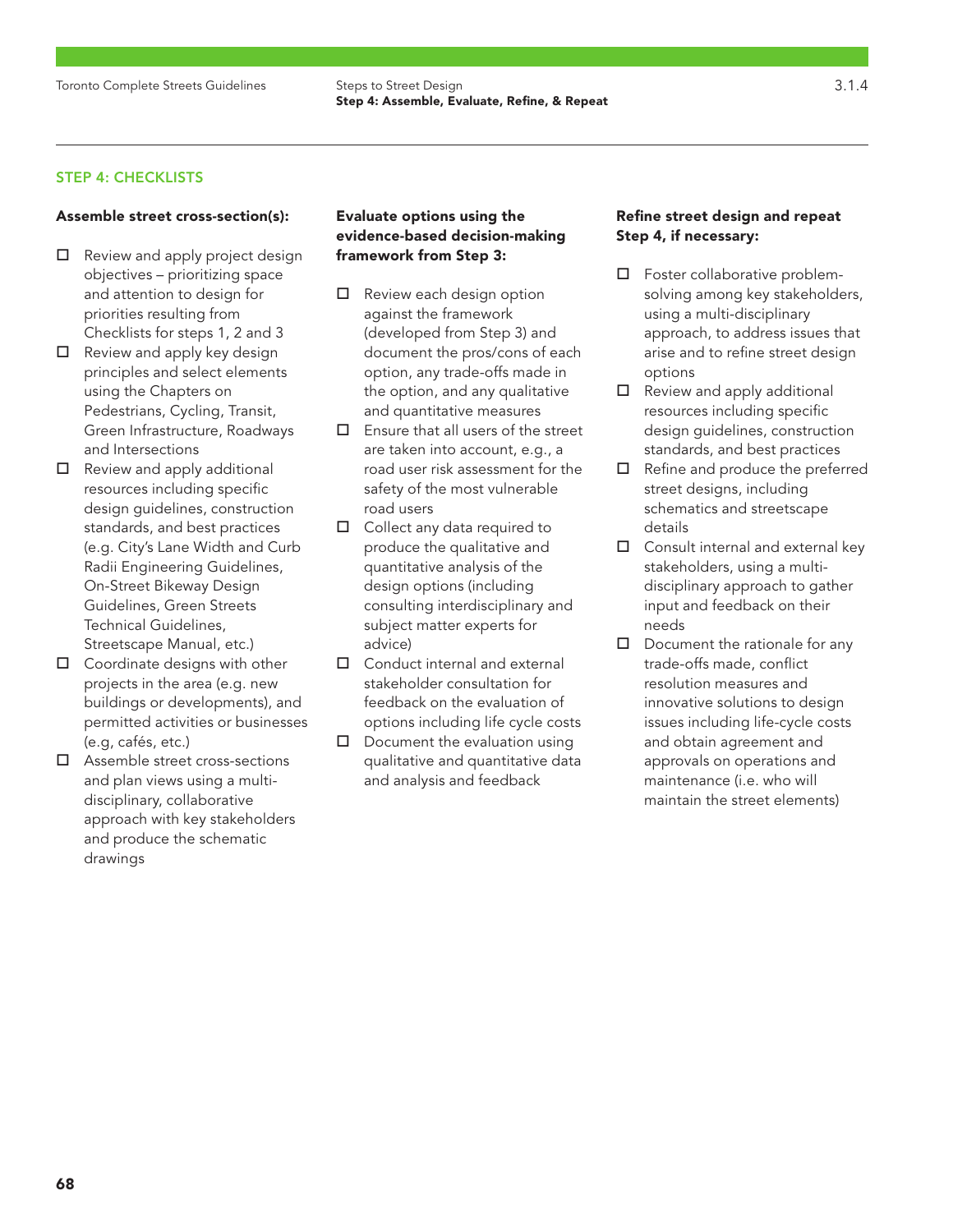Steps to Street Design Step 5: Finalize Design & Document

3.1.5 STEP 5: FINALIZE DESIGN & DOCUMENT<br>The completion of all of the previous steps, inclu<br>public and stakeholder input, should provide ene The completion of all of the previous steps, including any additional public and stakeholder input, should provide enough rationale to select the design option that best matches the context and future expectations relative to the street project.

> It is important that the design team documents the process that was followed, including consultation and engagement activities, so that it can inform future similar street projects, and serve as a reference for any questions that may arise about why a particular decision was made.

### STEP 5: CHECKLISTS

#### Finalize the preferred street design:

- $\Box$  Finalize the preferred street design, including cross-sections, plan views (of the whole block, segments and/or intersections and approaches to the intersection), and streetscape details
- $\Box$  Include documentation of any analysis
- □ Include documentation on consultations
- $\Box$  Include documentation on the evaluation
- $\Box$  Include documentation on the written agreement and approvals on operations and maintenance for the long term (i.e. who will maintain the street elements for the long-term)
- $\Box$  Note that, depending on the lead division or agency, some streetscape elements will require a formal agreement with the City. (e.g, for maintenance, encroachments, or easements).

### Examples of street elements that require an agreed-upon and approved maintenance owner include, but are not limited to:

- $\square$  Street trees, landscaping and planters
- $\Box$  Pavers (e.g. in the furnishing or edge zones, sidewalk, or roadway)
- $\Box$  Green infrastructure such as permeable materials
- □ Other streetscape details, e.g., lighting, street furniture, decorative installations
- $\Box$  Others, as needed

### Examples of maintenance owners that need to provide agreement and approval include, but are not limited to:

- $\Box$  Transportation Services
- □ Toronto Water
- $\Box$  Parks, Forestry and Recreation
- $\Box$  Business Improvement Areas (BIAs)
- $\Box$  Property managers (e.g. commercial or condominium building owners)
- **T** Toronto Hydro
- $\Box$  Others, as needed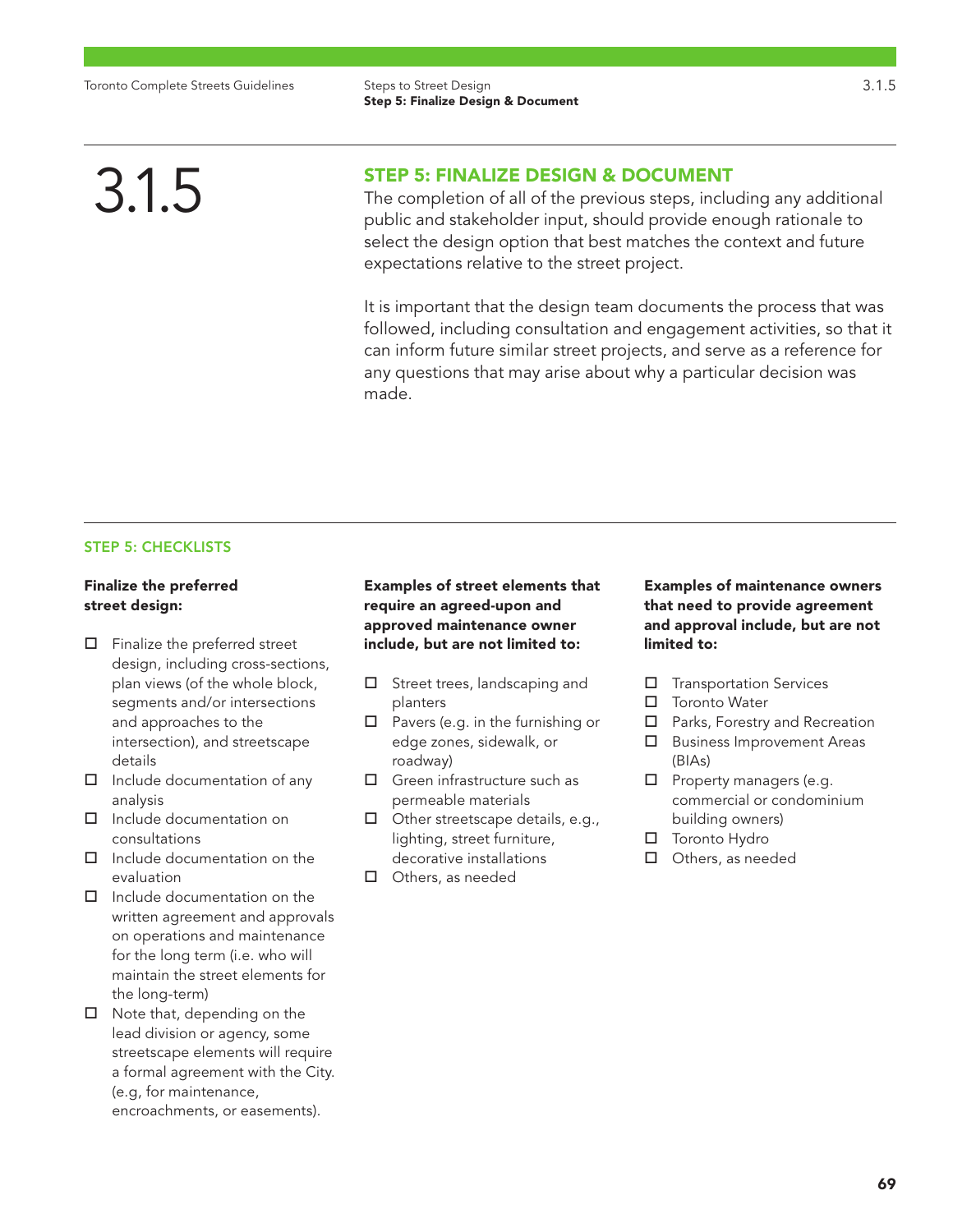Toronto Complete Streets Guidelines

Steps to Street Design Performance Measurement

## **3.2** PERFORMANCE MEASUREMENT

This section outlines what project teams should consider in assessing how well a project performs in terms of meeting its complete streets objectives.



Queensway: Before



Queensway: After

### MEASURING STREET PROJECTS

"Before" and "after" data help to assess and communicate the results and benefits of street projects. Resources for data collection, analysis, and communications are often not included in budgets. Ideally, resources for measuring street performance are considered in advance and integrated into the project budgets, commensurate with the scale of the project.

While the City of Toronto and its partners currently collect some data related to streets and the transportation system, more often than not, there would be a need for project-specific qualitative and quantitative data for "before" and "after" monitoring, such as:

- Volumes of pedestrians, cyclists, transit passengers and vehicles (at intersections and mid-block)
- Collision data and observational data (e.g. conflict and near misses) for motor vehicles, pedestrians and cyclists
- Motor vehicle speeds
- Transit and motor vehicle travel times
- Provision of new infrastructure (e.g. length and type of new sidewalks, bike facilities, transit priority measures, street trees or landscaping, street furniture, parking supply (on- and off-street)
- Use of public space (e.g. observation studies, surveys or safety audits)
- Socio-economic data (e.g. mix of land uses, employment data, café permits, vacancy rates, etc.)
- Environmental and public health benefits (e.g. tree cover)
- Photographs and visuals to demonstrate the changes in the street design